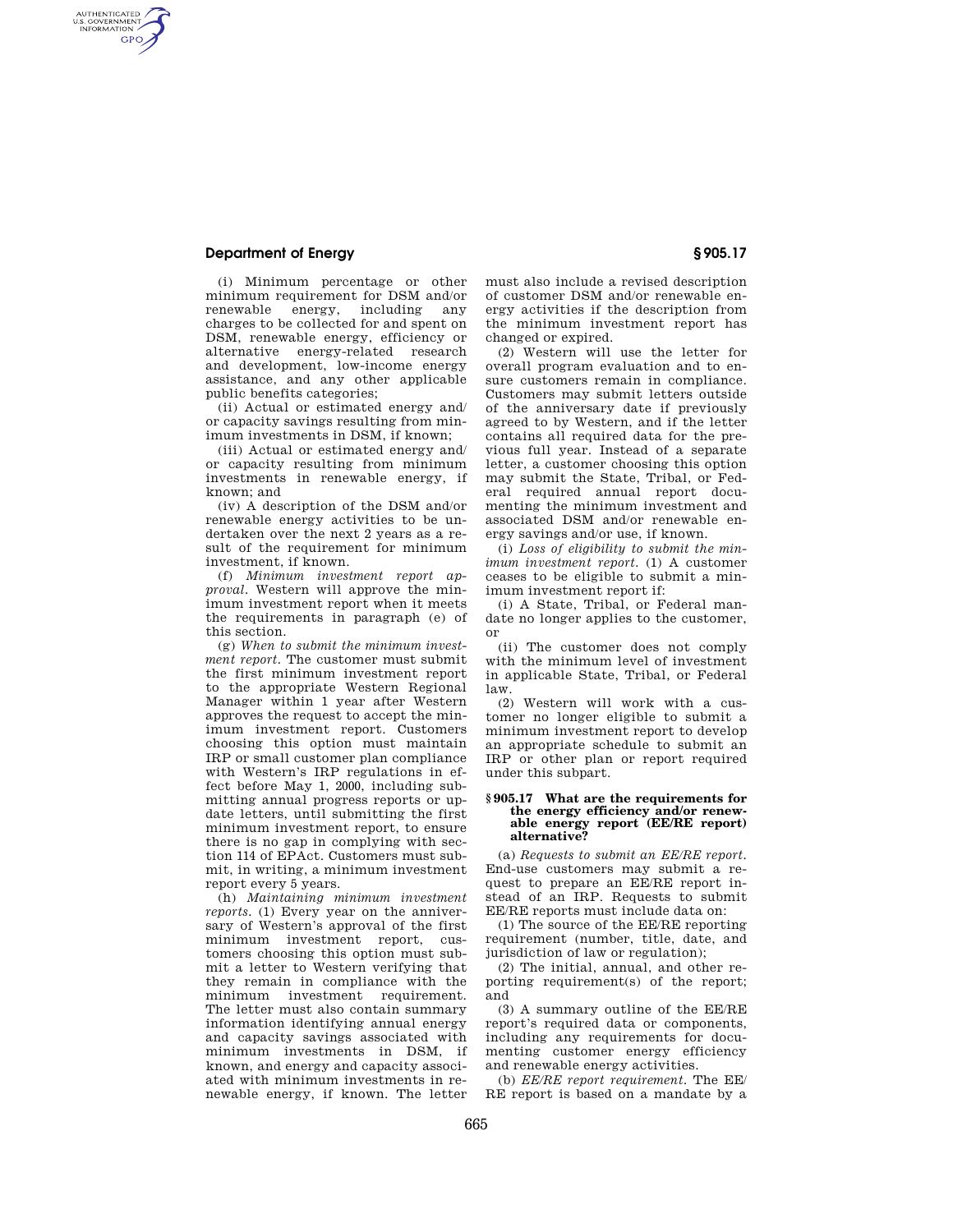# **§ 905.17 10 CFR Ch. III (1–1–10 Edition)**

State, Tribal, or Federal Government to implement energy efficiency and/or renewable energy activities within a specified timeframe, for which there is also an associated reporting requirement. The EE/RE report may include only electrical resource use and energy efficiency and/or renewable energy activities, or may additionally include other resource information, such as water and natural gas data. At a minimum, the EE/RE report must annually document energy efficiency and/or renewable energy activities undertaken by the end-use customer.

(c) *Western's response to EE/RE report requests.* Western will respond to requests to accept EE/RE reports within 30 days of receiving the request. If Western disapproves a request to allow use of the EE/RE report, the customer must maintain its currently applicable IRP or small customer plan, or submit its initial IRP no later than 1 year after the date of the disapproval letter. Alternatively, the customer may submit a request for small customer plan or minimum investment report, as appropriate, within 30 days after the date of the disapproval letter.

(d) *EE/RE report contents.* EE/RE reports must include:

(1) Customer name, address, phone number, email and Website if applicable, and contact person;

(2) Authority or requirement to complete the EE/RE report, including the source of the requirement (number, title, date, and jurisdiction of law); and

(3) A description of the customer's required energy efficiency and/or renewable energy activities, including:

(i) Level of investment or expenditure in energy efficiency and/or renewable energy, and quantifiable energy savings or use goals, if defined by the EE/RE reporting requirement;

(ii) Annual actual or estimated energy and/or capacity savings, if any, associated with energy efficiency and resulting from the EE/RE reporting requirement;

(iii) Actual or estimated energy and/ or capacity, if any, associated with renewable energy and resulting from the EE/RE reporting requirement;

(iv) A description of the energy efficiency and/or renewable energy activities to be undertaken over the next 2 years as a result of the EE/RE reporting requirement.

(e) *EE/RE report approval.* Western will approve the EE/RE report when the report meets the requirements in paragraph (d) of this section.

(f) *When to submit the EE/RE report.*  The customer must submit the first EE/RE report to the appropriate Western Regional Manager within 1 year after Western approves the request to accept the EE/RE report. Customers choosing this option must maintain IRP or small customer plan compliance with Western's IRP regulations in effect before May 1, 2000, including submitting annual progress reports or update letters, until submitting the first EE/RE report to ensure there is no gap in complying with section 114 of EPAct. Customers must submit, in writing, an EE/RE report every 5 years.

(g) *Maintaining EE/RE reports.* (1) Every year on the anniversary of Western's approval of the first EE/RE report, customers choosing this option must submit an annual EE/RE letter to Western. The letter must contain summary information identifying customer annual energy and capacity savings associated with energy efficiency, if any, and annual customer energy and capacity associated with renewable energy, if any. The letter must also verify that the customer remains in compliance with the EE/RE reporting requirement. Additionally, the letter must include a revised description of customer DSM and/or renewable energy activities if the description from the EE/RE report has changed or expired. If this information is contained in an EE/RE report sent to another authority, the customer may submit that report instead of a separate letter.

(2) Customers may submit annual EE/ RE letters outside of the anniversary date if previously agreed to by Western if the letter contains all required data for the previous full year.

(h) *Loss of eligibility to submit the EE/ RE report.* (1) A customer ceases to be eligible to submit a EE/RE report if:

(i) The EE/RE reporting requirement no longer applies to the customer, or

(ii) The customer does not comply with the EE/RE reporting requirements in applicable State, Tribal, or Federal law.